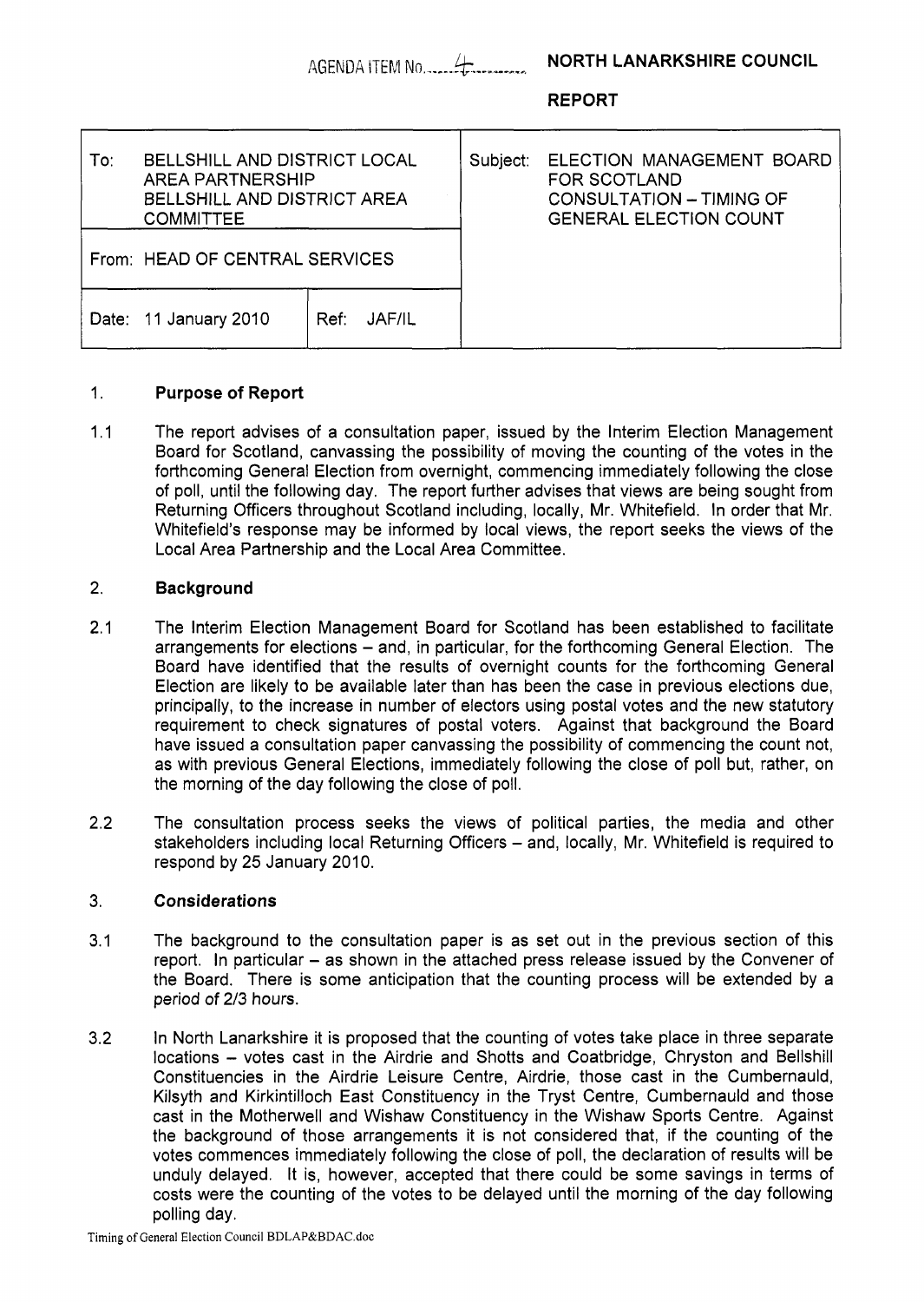# **4.** Recommendation

4.1 The Local Area Partnership and the Local Area Committee are asked to note, and indicate their views, on the consultation by the Election Management Board for Scotland on the possibility of moving the counting of votes in the forthcoming General Election to the following day instead of overnight.

**k**  $\sigma$  · *f* $\sigma$  **· f<br>Head of Central Services** 

*Members seeking further information on the contents of this report are asked to contact John Fleming, Head of Central Services on Extension* 2228.